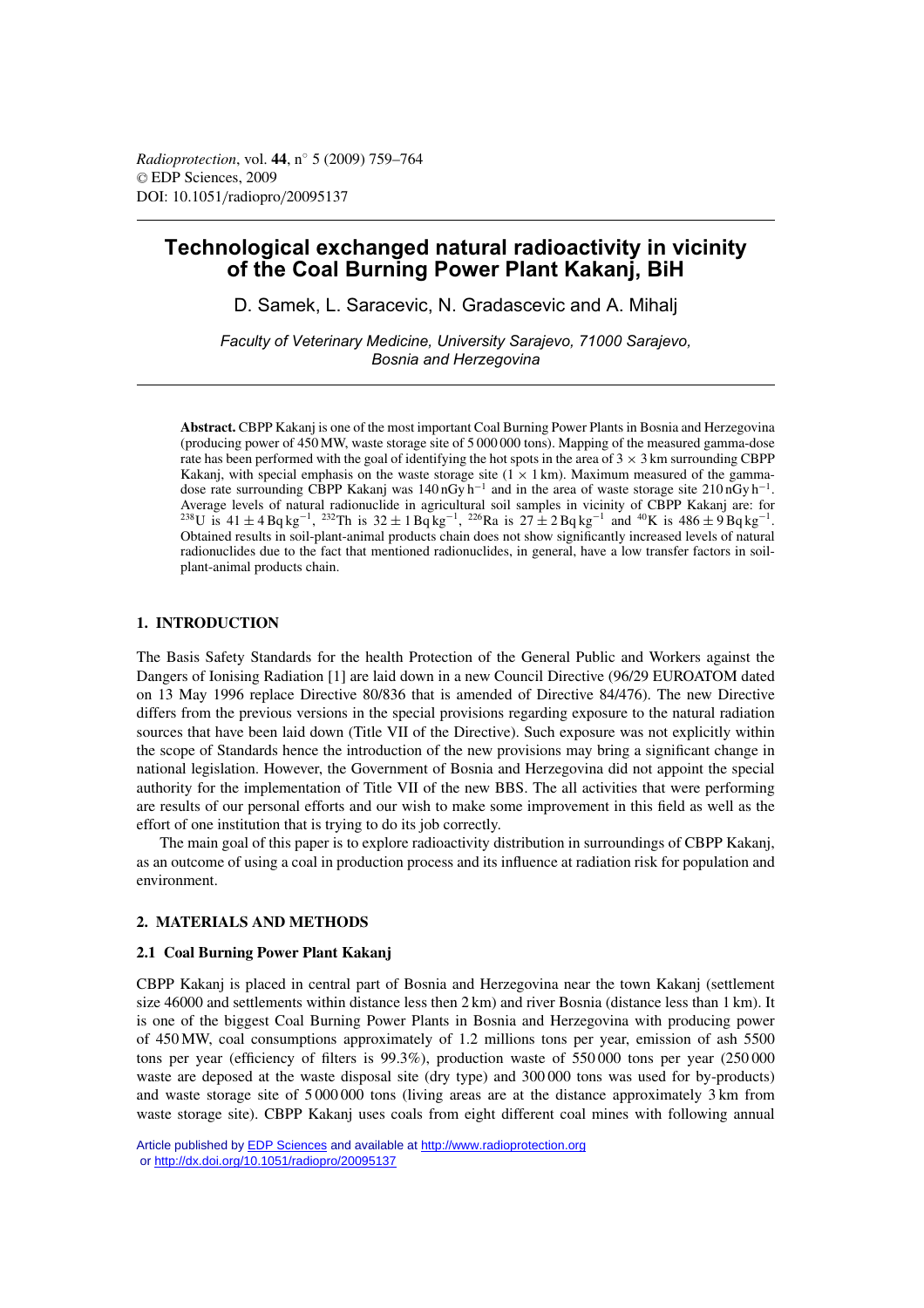### 760 RADIOPROTECTION

consumptions: Breza 272174, Vrtliste 301246, Haljinici 298682, Stara jama 314020, Zenica 143878, Drage-Tusnica 28424, Bila 53910 and Gracanica 65591 t/y.

### **2.2 Sampling strategy**

Isodose maps, that cover the regions around CBPP Kakanj  $(3 \text{ km} \times 3 \text{ km})$  and waste disposal region  $(1 \text{ km} \times 1 \text{ km})$ , were created. For estimating isodoses we were using Point Kriging Grid Method with Linear Variogram Model [2]. In accordance with predetermined grid, our measuring process includes 46 locations in CBPP Kakanj surroundings, and 29 locations in waste disposal site.

Samples of water, soil, grass, vegetables, meat and milk, used in gamma spectrometry analysis, were taken from the region covered with estimated isodoses. Soil samples were taken from 0 to 15 cm depth and with  $5 \text{ m} \times 5 \text{ m}$  the size of the area (composite sample was measured by combining 3 individual samples). Sampling process was carried out at 8 permanently inhabited micro-locations, two times a year (early summer and late fall) for the period of three years (2004–2007). Samples of coal gamma spectrometry analysis were taken directly from mines (3 samples for each mine), twice a year (early summer and late fall) for the period of three years (2004–2007).

### **2.3 Gamma spectrometry**

A stand-alone high-resolution spectroscopic system is used for the measurements of energy spectrum of the emitted gamma rays in the range between 50 keV and 3000 keV. Measuring was performed on the background-protected coaxial detector p-type, vertical configuration "POP-TOP" model "GEM 30P4" relative efficiency 30% and resolution 1.85 keV at 1.33 MeV produced by EG&G ORTEC.

The homogenized samples were transferred to 330 gram plastic containers (bottom diameter 8.5 cm, top diameter 10 cm, height 5 cm) for gamma measurements and sealed for 12 weeks to ensure secular equilibrium between  $^{238}$ U and  $^{234}$ Th, and radium and its radioactive progeny. The efficiency calibration of the detector was performed by following standard solutions: Ra-226 (Amersham), Uranium acetate (pa Merck), KCl (pa Merck) and Cs-137 (Amersham). The matrix for standard preparation was inert  $CaCO<sub>3</sub>$  (pa powder) as well as distillate water. The measurements of the specific activities are determined with a level of confidence of 95% ( $2\sigma$ ).

#### **2.4 Dose rate measuring and radon detection**

Dose rates were measured at 1 m above ground with gamma dose rate meter LB-123 made by BERTHOLD, dose rate range  $0.05 \,\mu\text{Sv} \,\text{h}^{-1}$  to  $10 \,\text{mSv} \,\text{h}^{-1}$ , energy range 30 keV to 1.2 MeV ( $\pm 30\%$ ) relative to Cs-137) and resolution 0.01  $\mu$ Sv h<sup>-1</sup>. Results are presented with statistical error of 10%.

Alpha GUARD PQ-2200 (Genitron Instruments GmbH) were used for radon detection.

# **3. RESULTS**

Absorbed dose rates in vicinity of the CBPP Kakanj are showed in Figure 1. For estimating isodoses the value of the coefficient of multiple determinations was  $R^2 = 0.01698$ , which shows the good agreement between measured and fitted data. Minimum value of the measured dose rate was 96 nGy h−1, while the maximum dose rate was 210 nGy h−<sup>1</sup> (waste disposal storage site, Figure 2). Mean measure was 119.35 nGy h−<sup>1</sup> with standard deviation of 17.41 nGy h−<sup>1</sup> and it exceeds average background dose rate (111 nGy h−1) in Bosnia i Herzegovina for factor 1.08 only, while dose rate caused by cosmic radiation contributes 33%, in average, in total measured dose rate [3].

Though, measured dose rates are not suited for Normal distribution (Kolmogorov-Smirnov  $d = 0.0986$ ,  $\chi^2 = 12.6041$ ,  $p = 0.0055$ ), that implies dispersion and asymmetry of measured dose related to the expected value.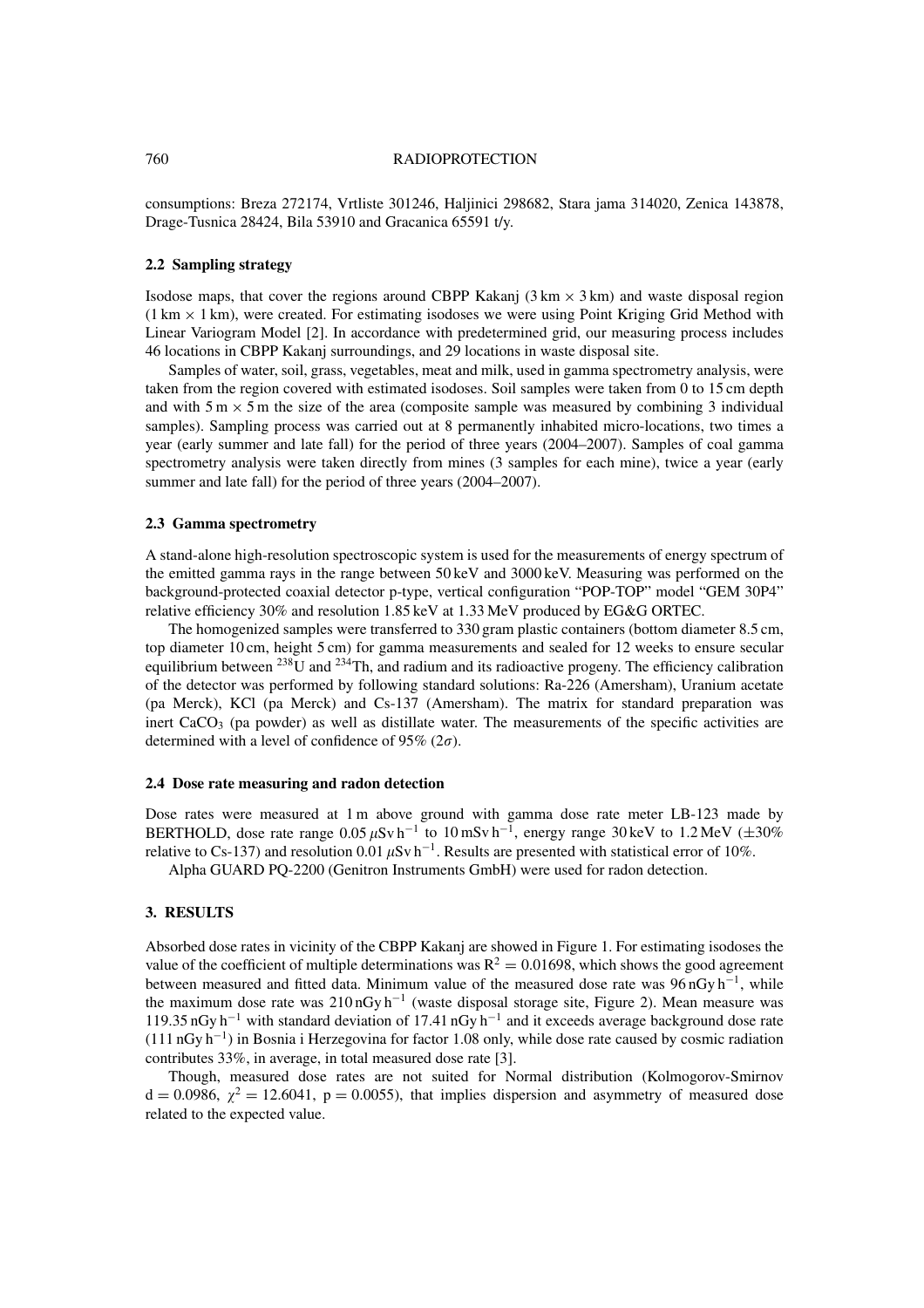#### ECORAD 2008 761



Figure 1. Isodose map of the CBPP Kakanj region.

Wind direction has a high influence on spreading the radioactivity. The points with slightly increased dose rate are placed along the main wind direction (north northwest – south southeast) (Figure 1). Also, points with higher altitude show lower values of absorbed dose rate.

Brown coal Drage-Tusnica shows the highest levels of uranium and radium among all coals used in CBPP Kakanj:  $29 \pm 1$  for  ${}^{235}U$ ,  $623 \pm 23$  Bq kg<sup>-1</sup> for  ${}^{238}U$ ,  $1191 \pm 5$  Bq kg<sup>-1</sup> for  ${}^{226}Ra$ ,  $27 \pm 2$  for <sup>232</sup>Th and 33  $\pm$  7 for <sup>40</sup>K (Table 1). Average activity in ash samples from plant are as follows: 6  $\pm$  1 for  $^{235}$ U, 129  $\pm$  11 Bq kg<sup>-1</sup> for <sup>238</sup>U, 141  $\pm$  2 Bq kg<sup>-1</sup> for <sup>226</sup>Ra, 36  $\pm$  1 for <sup>232</sup>Th and 360  $\pm$  10 for <sup>40</sup>K, while the average activity in slag are as follows:  $4 \pm 1$  for <sup>235</sup>U,  $91 \pm 9$  Bq kg<sup>-1</sup> for <sup>238</sup>U,  $95 \pm 2$  Bq kg<sup>-1</sup> for <sup>226</sup>Ra, 32  $\pm$  2 for <sup>232</sup>Th and 240  $\pm$  8 for <sup>40</sup>K. Average activity in ash and slag samples from waste disposal site are as follows:  $4 \pm 1$  for <sup>235</sup>U,  $85 \pm 11$  Bq kg<sup>-1</sup> for <sup>238</sup>U,  $96 \pm 2$  Bq kg<sup>-1</sup> for <sup>226</sup>Ra,  $32 \pm 2$ for  $232$ Th and  $240 \pm 8$  for  $40$ K.

Table 2 shows specific activity in water of Slapnica brook – Kakanj. Obtained results show that waste disposal site has the impact on the water stream despite the fact that obtained values do not point

|              | $\overline{\text{Activity}}$ (Bq/kg) |                    |                             |                    |                              |
|--------------|--------------------------------------|--------------------|-----------------------------|--------------------|------------------------------|
| Coal mine    | $U-235$                              | $U-238$            | $Th-232$                    | $Ra-226$           | $K-40$                       |
| <b>Breza</b> | $1.70 \pm 0.21$                      | $36.98 \pm 4.61$   | $9.57 \pm 0.66$             | $26.23 \pm 1.33$   | $66.98 \pm 4.15$             |
| Vrtliste     | $1.82 \pm 0.31$                      | $39.58 \pm 6.63$   | $\overline{21.78} \pm 1.00$ | $42.05 \pm 1.24$   | $199.09 \pm 6.84$            |
| Haljinici    | $2.54 \pm 0.31$                      | $55.08 \pm 6.64$   | $17.69 \pm 0.81$            | $46.62 \pm 1.27$   | $129.57 \pm 5.82$            |
| Stara jama   | $1.55 \pm 0.22$                      | $33.58 \pm 4.77$   | $11.03 \pm 0.66$            | $29.23 \pm 0.11$   | $75.37 \pm 4.43$             |
| Zenica       | $1.08 \pm 0.18$                      | $23.36 \pm 3.84$   | $5.61 \pm 0.47$             | $23.44 \pm 0.71$   | $40.68 \pm 3.39$             |
| Tusnica      | $28.68 \pm 1.07$                     | $623.03 \pm 23.32$ | $26.67 \pm 1.86$            | $1191.34 \pm 4.83$ | $33.92 \pm 7.20$             |
| Bila         | $2.20 \pm 0.29$                      | $47.89 \pm 6.33$   | $17.28 \pm 0.92$            | $46.71 \pm 1.15$   | $\overline{199.41} \pm 6.73$ |
| Gracanica    | $7.62 \pm 0.86$                      | $165.41 \pm 10.07$ | $4.25 \pm 0.63$             | $145.14 \pm 1.74$  | $16.92 \pm 1.86$             |

**Table 1.** Average specific activity of coals used in CBPP Kakanj.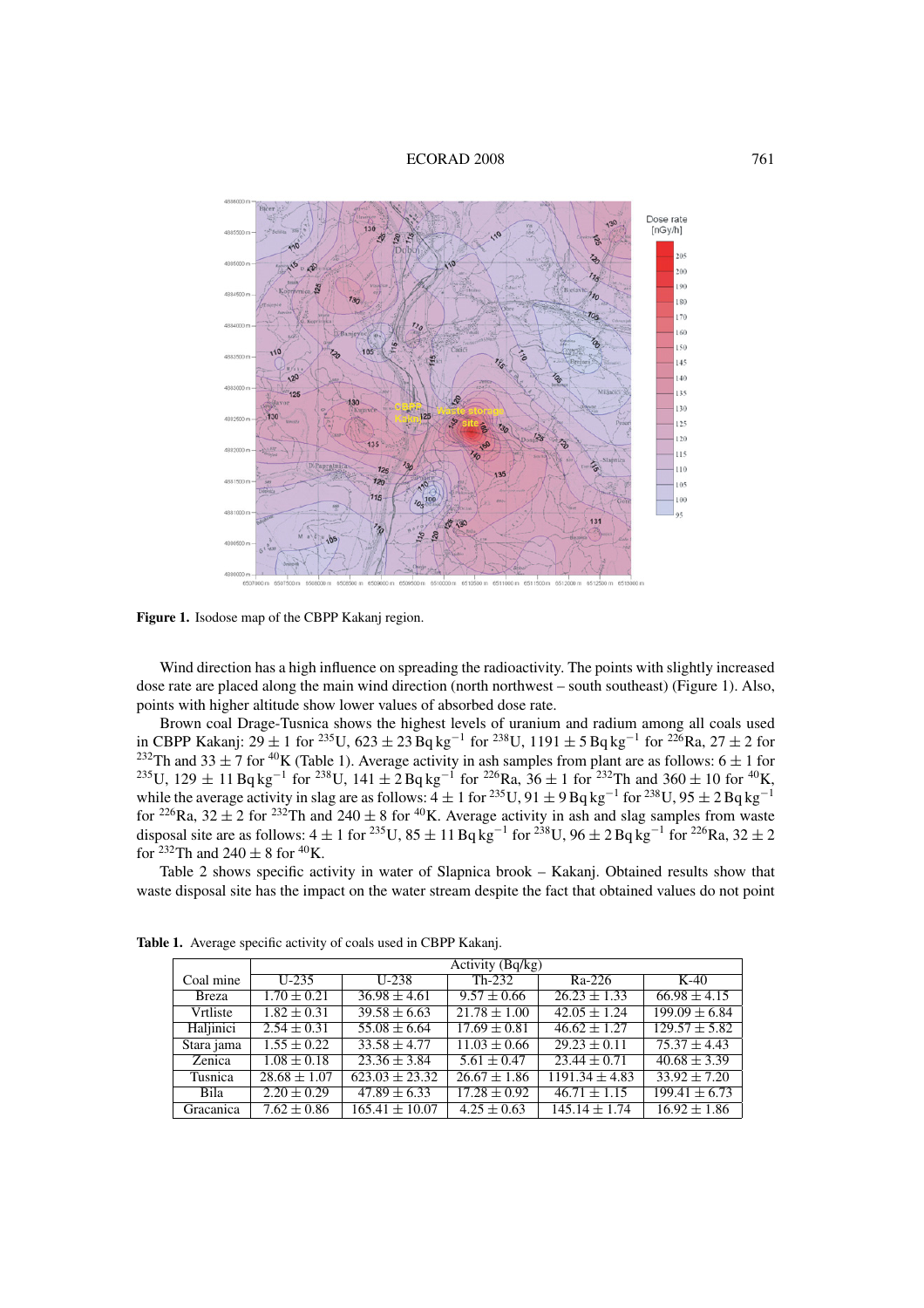### 762 RADIOPROTECTION



**Figure 2.** Isodose map of the waste disposal storage region.

**Table 2.** Specific activity in water of Slapnica brook – Kakanj.

|              | Activity $(mBq/L)$          |                         |  |  |
|--------------|-----------------------------|-------------------------|--|--|
| Radionuclide | Point upstream of the waste | Point downstream of the |  |  |
|              |                             | waste                   |  |  |
| U-238        | $29.7 \pm 5.8$              | $59.7 \pm 16.6$         |  |  |
| $Th-232$     | $7.6 \pm 0.7$               | $16.7 \pm 4.1$          |  |  |
| $Ra-226$     | $4.1 \pm 0.3$               | $13.05 \pm 1.43$        |  |  |
| $K-40$       | $82.1 \pm 3.6$              | $385.7 \pm 16.6$        |  |  |

on the significant contamination of water. That could be partly explained by the fact that brook is sealed along the part which flow below the waste storage site.

Generally, obtained results for radon concentration in waste and the air at the waste storage site are low that does not point to increased levels of radon caused by the wastes (Table 3).

Average values for basic physio-chemical parameters of agricultural soil samples in vicinity of CBPP Kakanj were: Ph 7.90, humus 3.9%, humidity 2.26%, minerals 87.35% and organic matter 10.39%, with predominantly clay base, while the average activity in agricultural soil are as follows:  $41 \pm 4$  for <sup>238</sup>U, 27 ± 2 Bq kg<sup>-1</sup> for <sup>226</sup> Ra, 32 ± 2 for <sup>232</sup>Th and 486 ± 9 for <sup>40</sup>K. As you can notice, there is no significant difference between measured and average levels of radionuclides in the soil for territory of Bosnia and Herzegovina [3].

Compared to the average values in the world [4], obtained results in soil-plant-animal products chain does not show significantly increased levels of natural radionuclides, because mentioned radionuclides, in general, have a low transfer factor for soil-plant-animal products system (Table 4).

It seams that observed natural radionuclides show a low bioavailability that cause the low levels of radionuclides in observed agricultural and animal samples. The highest value of radium and uranium activity, was found in hay and chicken meat  $(^{238}U 0.30 \pm 0.07 Bq kg^{-1}$ ,  $^{226}Ra 0.70 \pm 0.05 Bq kg^{-1}$  for hay and <sup>238</sup>U 0.10 ± 0.03 Bq kg<sup>-1</sup>, <sup>226</sup>Ra 0.52 ± 0.08 Bq kg<sup>-1</sup> for chicken meat). Probably it was caused by the concentration of radionuclide during the drying of hay and by specific eating habits of the animal (picking food and eating from soil surface). Average dose taken through ingestion of mentioned agricultural products, meat and animal products is 0.253 mSv a year.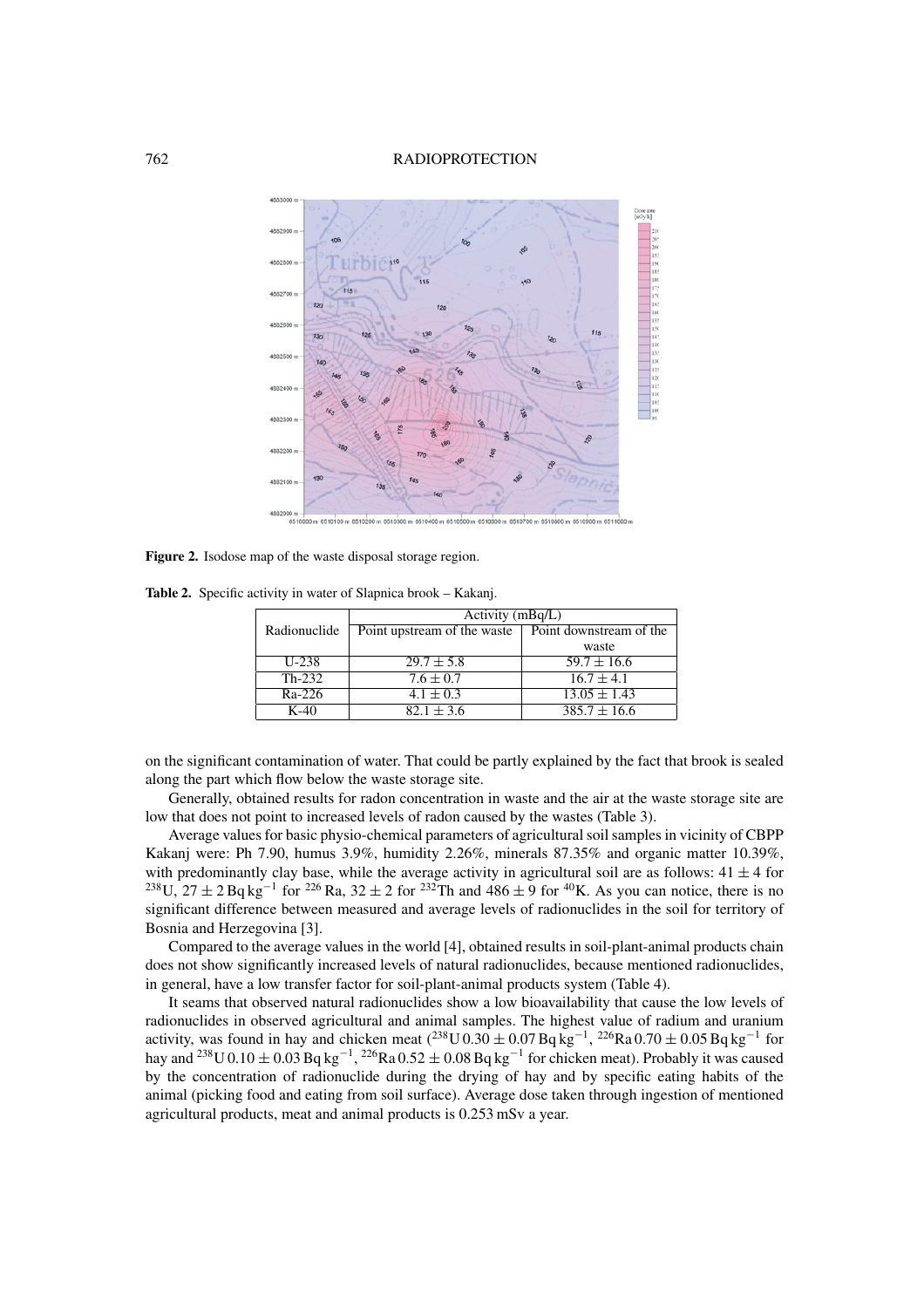#### ECORAD 2008 763

|                 | Rn in waste                                    | Rn in air              |             |
|-----------------|------------------------------------------------|------------------------|-------------|
| <b>POINT</b>    | (Depth 80 cm)                                  | (1 m above the ground) | Coordinates |
|                 | 190 Bq/m <sup>3</sup><br>8.3 Bq/m <sup>3</sup> |                        | E 6510387   |
| Waste storage 1 | $51$ mWL                                       | 2mWL                   | N4882306    |
|                 | $460 Bq/m^3$                                   | $10.3 Bq/m^3$          | E 6510330   |
| Waste storage 2 | $124$ mWL                                      | 3mWL                   | N4882324    |
|                 | $514 Bq/m^3$                                   | 8.3 Bq/m <sup>3</sup>  | E 6510151   |
| Waste storage 3 | 139 mWl                                        | 2mWL                   | N4882345    |
|                 | $1610 Bq/m^3$                                  | 6.9 Bq/m <sup>3</sup>  | E 6510151   |
| Waste storage 4 | $435$ mWL                                      | 2mWL                   | N4882395    |
|                 | $1700 Bq/m^3$                                  | 9.0 Bq/m <sup>3</sup>  | E 6510312   |
| Waste storage 5 | 459 mWL                                        | 2mWL                   | N 4882282   |

**Table 3.** Radon activity concentration in waste and air at the waste storage site.

**Table 4.** Average specific activity of plants, agricultural and animal products  $(Bq \log^{-1})$ .

| Sample       | $U-238$           | Ra-226            | $K-40$                        |
|--------------|-------------------|-------------------|-------------------------------|
| Grass        | $0.100 \pm 0.040$ | $0.230 \pm 0.100$ | $175.30 \pm 12.20$            |
| Hay          | $0.300 \pm 0.070$ | $0.700 \pm 0.050$ | $513.80 \pm 19.20$            |
| Corn Stalk   | $0.090 \pm 0.030$ | $0.170 \pm 0.050$ | $\overline{160.80} \pm 11.30$ |
| Corn         | $0.100 \pm 0.040$ | $0.240 \pm 0.080$ | $279.10 \pm 12.10$            |
| Bean         | $0.010 \pm 0.004$ | $0.060 \pm 0.010$ | $329.20 \pm 14.20$            |
| Potato       | $0.020 \pm 0.007$ | $0.030 \pm 0.009$ | $178.90 \pm 12.90$            |
| Turnip       | $0.060 \pm 0.013$ | $0.09 \pm 0.014$  | $85.10 \pm 7.80$              |
| Cow meat     | $0.020 \pm 0.006$ | $0.030 \pm 0.008$ | $96.70 \pm 9.80$              |
| Cow milk     | $0.010 \pm 0.006$ | $0.025 \pm 0.008$ | $47.68 \pm 5.80$              |
| Cow cheese   | $0.025 \pm 0.009$ | $0.053 \pm 0.010$ | $42.81 \pm 6.70$              |
| Chicken meat | $0.100 \pm 0.030$ | $0.520 \pm 0.080$ | $136.50 \pm 11.40$            |

# **4. CONCLUSIONS**

Brown coals Tusnica-Drage show the highest levels of uranium and radium between all coals used in CBPP Kakanj.

Obtained results do not show significantly increased levels of natural radionuclides due to the fact that mentioned radionuclides, in general, have a low transfer factors in soil-plant-animal products system. It seams that observed natural radionuclides show a low bioavailability which cause the low levels of observed radionuclides in agricultural and animal samples.

Furthermore, the measured dosage for the population surrounding CBPP Kakanj does not point towards significant radioactivity risk.

# **Acknowledgments**

This study was financially supported by 6<sup>th</sup> European Framework Programme, Contract No INCO-CT-2004-509214, project title "Assessment of the environmental risk for use of radioactively contaminated industrial tailings".

### **References**

- [1] International Atomic Energy Agency (IAEA), *International Basic Safety Standards for Protection againist Ionizing Radiation and for Safety of Radiation Sources* (International Atomic Energy Agency, Safety Series No. 115, Vienna, 1996).
- [2] N.A.C. Cressie, Mathematical Geology **22**, 239–252 (1990).